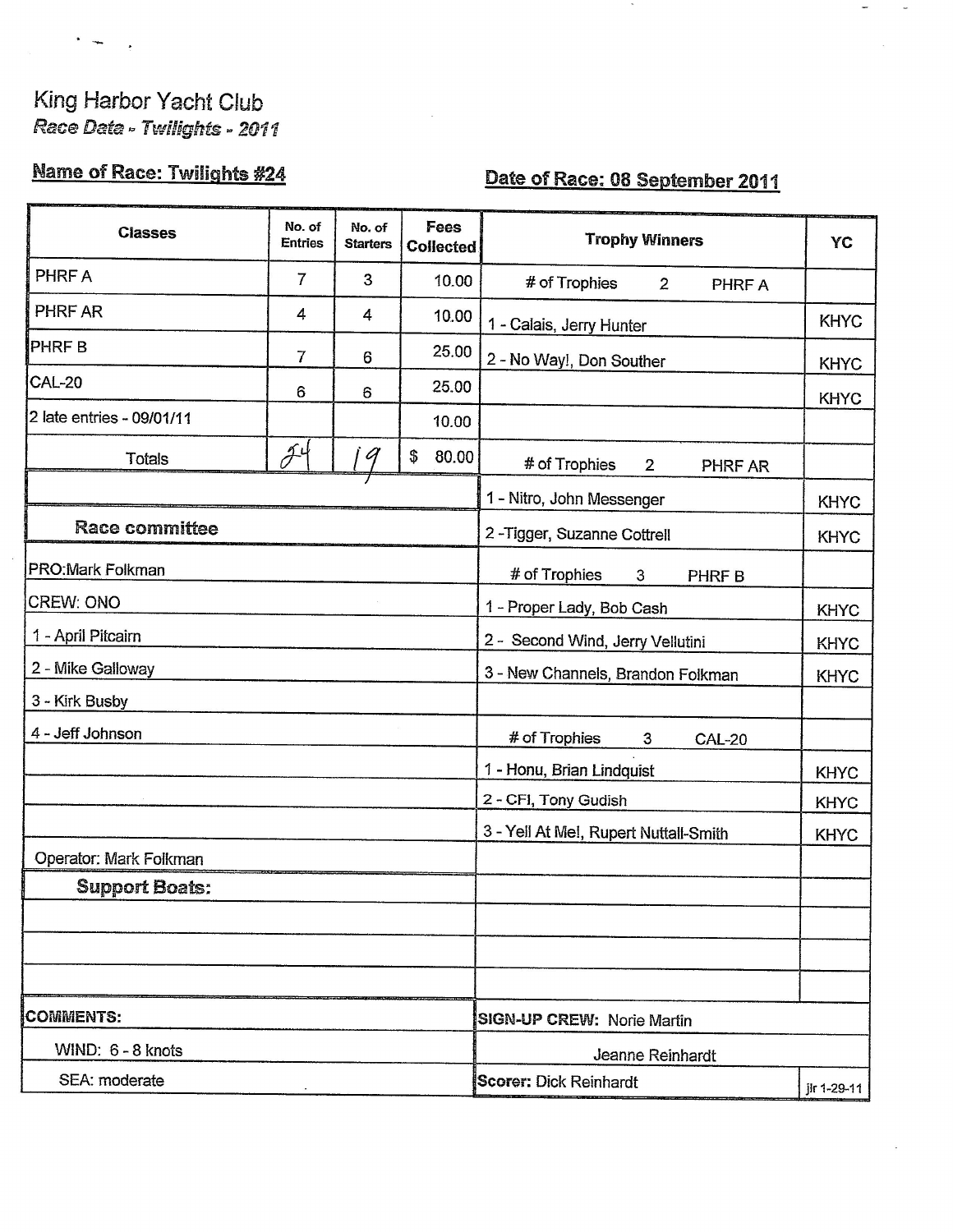#### **2010 Twilights at KHYC # 24**

**King Harbor Yacht Club**

Race Date: 8 Sep 2011 Wind Speed: 6-8 knots POR: ONO **Div Finish Corrected Rank Boat Name Sail No. Rating Time Time Time Owner / Skipper Club Boat Type** Elapsed Corrected<br>
<u>Time</u> Time Owner / Skipper **PHRF-A** Time on Time / Start Time 18:20:00 1 Calais 46575 81 19:11:10 00:51:10 00:52:42 Jerry Hunter KHYC Dencho 33 2 No Way !! \* 28124 138 19:17:43 00:57:43 00:54:32 Don Souther KHYC B-25 3 Flying Dutchman 87027 78 19:16:10 00:56:10 00:58:08 Jason Herring KHYC Hobie 33 DNC 4 E-ticket 184 184 Larry Scarbrough KHYC Melges 24 DNC 4 Blade \* 103 103 Mick Shlens KHYC Melges 30 DNC 4 Wooly Bully 51044 51044 Wes Huston Wes Huston KHYC Farr 40 DNC 4 Velociraptor \* 46470 46470 Wilfred Poiesz KHYC B25 DNC 4 Gimme Shelter \* 7800 7800 Vitti Jackson Vitti Jackson KHYC Martin 243 DNC 4 ONO (ar) 32551 32551 Mark Folkman KHYC Olson 40 DNC 4 Gimme Shelter \* 7800 7800 Vitti Jackson Vitti Jackson KHYC Martin 243 DNC 4 Dark & Stormy \*\* 129 129 Alicia Minana KHYC Henderson30 DNC 4 Bullitt 74295 74295 Mike Kaminskas KHYC Mt Gay 30 DNC 4 Lucky 35012 35012 Roger O'Conner/ Vitti Jackson KHYC OD 35 DNC 4 Viral USA104 USA104 Tim Carter ABYC Viper 640 DNC 4 Janina 56550 56550 Mark Keller PSSA SC27 DNC 4 Huckleberry 2 \* 15 15 Jim Murrell KHYC Farr 30 **PHRF-A(R)** Time on Time / Start Time 18:25:00 1 Nitro (ar) 97626 84 19:14:17 00:49:17 00:50:32 John Messenger/ Al Castillion KHYC J33 2 Tigger (ar) 42757 84 19:14:25 00:49:25 00:50:40 Suzanne Cottrell KHYC J 33 3 Sidekick \* (ar) 42301 75 19:13:52 00:48:52 00:50:49 Bill Webster KHYC J-37 4 Priorities \* (ar) 87309 96 19:17:01 00:52:01 00:52:20 Bob Cole KHYC Olson 30 DNC 5 Got Crew! (ar) 77516 77516 Pat Lenehan KHYC Olson 30 DNC 5 Bella Vita (ar) 56136 56136 Marty Burke KHYC Beneteau 36-7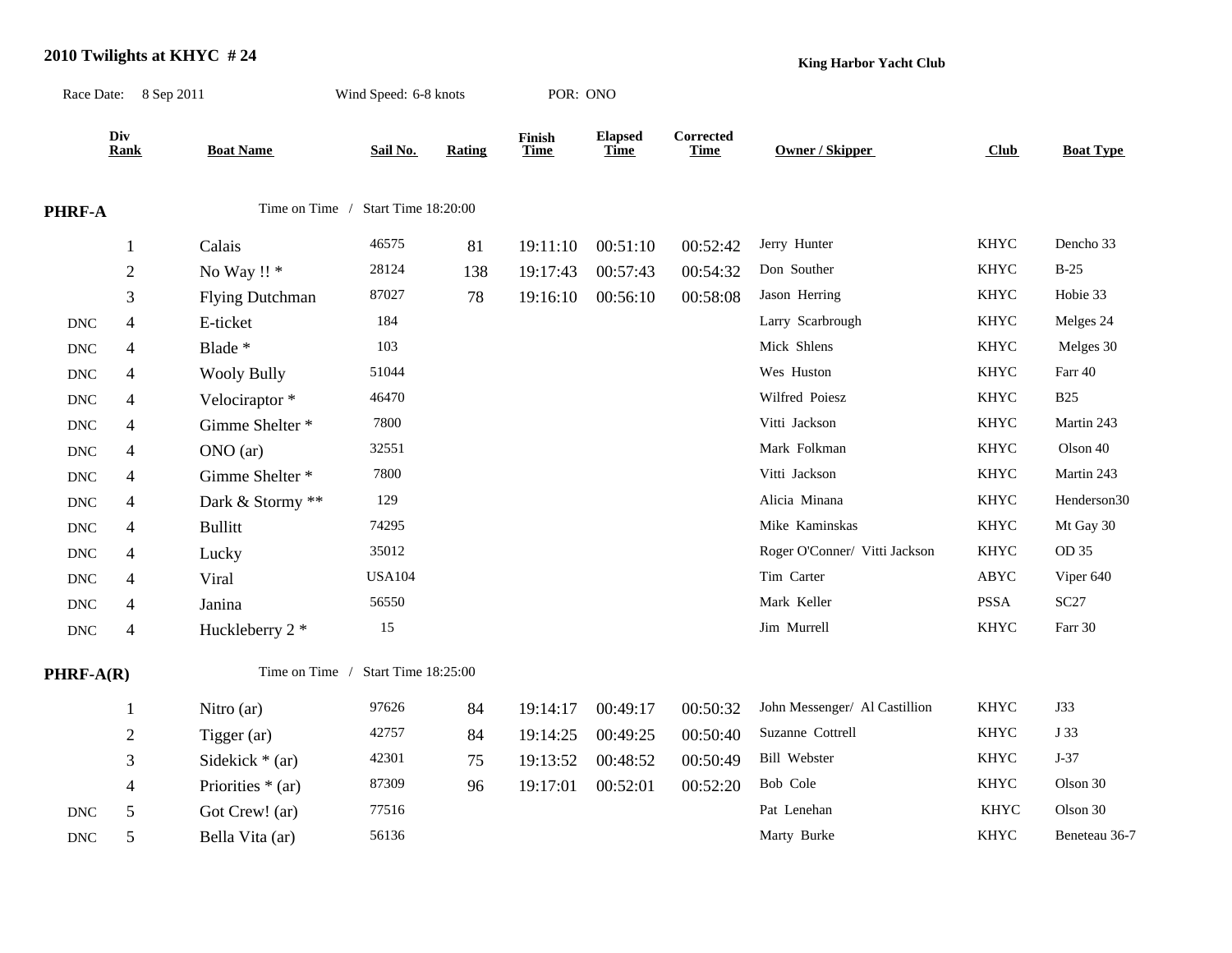| <b>PHRF-B</b>        |                          | Time on Time / Start Time 18:30:00 |         |     |          |          |          |                      |             |                         |
|----------------------|--------------------------|------------------------------------|---------|-----|----------|----------|----------|----------------------|-------------|-------------------------|
|                      | $\mathbf{1}$             | Proper Lady                        | 57935   | 204 | 19:14:25 | 00:44:25 | 00:38:17 | Bob Cash             | <b>KHYC</b> | Islander 32             |
|                      | $\sqrt{2}$               | Second Wind*                       | 97668   | 222 | 19:16:55 | 00:46:55 | 00:39:30 | Jerry Vellutini      | <b>KHYC</b> | Cal 25                  |
|                      | $\mathfrak{Z}$           | New Channels                       | $100\,$ | 150 | 19:13:01 | 00:43:01 | 00:39:57 | Brandon Folkman      | <b>KHYC</b> | Martin 242              |
|                      | $\overline{4}$           | Impulsive *                        | 33815   | 153 | 19:13:23 | 00:43:23 | 00:40:07 | John Ellingwood      | RBYC        | Impulse 26              |
|                      | 5                        | Fly Away                           | 97228   | 150 | 19:14:14 | 00:44:14 | 00:41:04 | Alicia Minene        |             | Martin 242              |
|                      | $\sqrt{6}$               | Ellis Island*                      | 1172    | 150 | 19:26:10 | 00:56:10 | 00:52:09 | Casey Schilling      | <b>BYC</b>  | Catalina 34             |
| $\operatorname{DNC}$ | $\tau$                   | Nina                               | 37764   |     |          |          |          | Rafael Fernandez     | <b>KHYC</b> | Hunter 30               |
| $\operatorname{DNC}$ | 7                        | Midnight Run                       | 56782   |     |          |          |          | John Dean            | <b>KHYC</b> | Catalin 320             |
| <b>DNC</b>           | $\boldsymbol{7}$         | Bella Luna                         | 47595   |     |          |          |          | Gino Polizzotto      | <b>KHYC</b> | Ranger 28               |
| $\operatorname{DNC}$ | $\tau$                   | Primera                            | 27871a  |     |          |          |          | Mark Johnston        | ${\rm HYC}$ | Col 30                  |
| $\operatorname{DNC}$ | $\tau$                   | Primera                            | 27871   |     |          |          |          | Mark Johnston        | <b>HYC</b>  | Col 30                  |
| $\operatorname{DNC}$ | $\boldsymbol{7}$         | Caliente                           | 17594   |     |          |          |          | Carlos De Bonis      | <b>KHYC</b> | Cal 25                  |
| $\operatorname{DNC}$ | 7                        | Proper Lady - NS                   | 57935   |     |          |          |          | Bob Cash             | <b>KHYC</b> | Islander 32             |
| $\operatorname{DNC}$ | $\tau$                   | Impulsive * NS                     | 33815   |     |          |          |          | Patrick Schuss       | <b>RBYC</b> | Impulse 26              |
| <b>DNC</b>           | $\boldsymbol{7}$         | Annie                              | 604     |     |          |          |          | John Tootle          | <b>KHYC</b> | Cal 20                  |
| $\operatorname{DNC}$ | $\tau$                   | Motor City - NS                    | 77399   |     |          |          |          | Udo Kolter           |             | Capri 25                |
| <b>Cal 20</b>        |                          | One Design                         |         |     |          |          |          |                      |             |                         |
|                      | $\mathbf{1}$             | Honu <sup>*</sup>                  | 1559    |     |          |          |          | Lindquist/ Mayol     | <b>KHYC</b> | Cal 20                  |
|                      | $\sqrt{2}$               | <b>CFI</b>                         | 369     |     |          |          |          | Tony Gudish          | <b>KHYC</b> | Cal 20                  |
|                      | 3                        | Yell At Me!                        | 1079    |     |          |          |          | Rupert Nuttall-Smith | <b>KHYC</b> | Cal 20                  |
|                      | $\overline{\mathcal{L}}$ | Brew Ha Ha                         | 15c     |     |          |          |          | Mark Kranz           | <b>KHYC</b> | Cal 20                  |
|                      | 5                        | Fifty/Fifty                        | 50      |     |          |          |          | <b>Bud Legg</b>      | LAYC        | Cal 20                  |
|                      | 6                        | Janet Lynn                         | 438     |     |          |          |          | Chris Morris         | <b>KHYC</b> | Cal 20                  |
| <b>DNC</b>           | $\boldsymbol{7}$         | Poquito                            | 1092    |     |          |          |          | John Selman          | KHYC        | $\operatorname{Cal}$ 20 |
| $\operatorname{DNC}$ | $\tau$                   | Lilikoi Pie                        | 36      |     |          |          |          | Ron Walecki          | <b>KHYC</b> | Cal 20                  |
| $\operatorname{DNC}$ | $\tau$                   | <b>Escape Torce</b>                | 358     |     |          |          |          | Barry Hamilton       | <b>KHYC</b> | Cal 20                  |
| $\operatorname{DNC}$ | $\tau$                   | M <sub>3</sub>                     | 370     |     |          |          |          | Ray McVey            | <b>KHYC</b> | Cal 20                  |
| $\operatorname{DNC}$ | 7                        | <b>Wave Dancer</b>                 | 364     |     |          |          |          | Bob White            | <b>KHYC</b> | Cal 20                  |
| <b>DNC</b>           | $\boldsymbol{7}$         | <b>Silver Wings</b>                | 546     |     |          |          |          | Chris Morris         | <b>KHYC</b> | Cal 20                  |

DNC 7 Poco Loco 2 2 Terry Taugner KHYC Cal 20